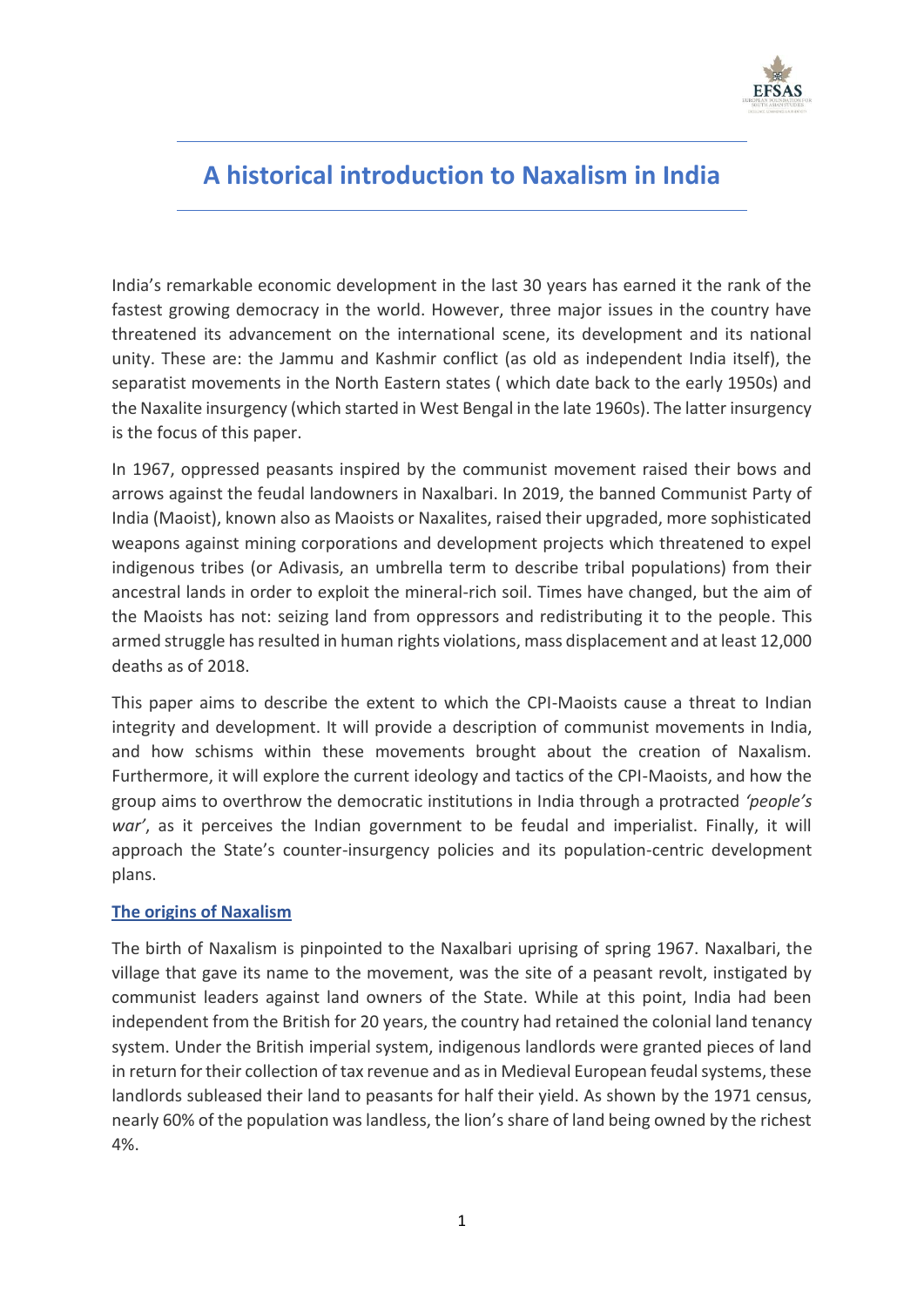

While this event marked the beginning of the Naxalite movement as we know it today, it is important to understand that its emergence is a result of the various fragmentations of communist ideologies in India over time. Hence, in order to comprehend the nature of the Naxalism, one must first delve into its own tumultuous history.

## **Communist movements in India**

The creation of the Communist Party of India (CPI) in 1925 consolidated the presence of communist ideology in the country. Inspired by the communist movements taking place all over the world, the CPI fanned the flames of a proletarian-led national revolution against British imperials. The political context at the time proved to be favourable for the CPI. Firstly, peasant revolts against imperialist landowners has continuously occurred throughout the history of British India. According to Gupta (2007), at least 110 violent peasant uprisings took place between 1783 and 1900 and while these uprisings proved to be unsuccessful, they planted the seed for future proletariat mass movements against the State. Secondly, thousands of cadres, being disappointed in the failure of Mahatma Gandhi's non-cooperation movement of 1920-1922 and disenchanted by the nationalist movement, were drawn to the more revolutionary Marxist ideology and would become the corpus of the CPI upon its formation. The success of the October Revolution in Russia became a source of inspiration for the nascent communist movement in India.

While in its initial stages, the CPI remained secure in the idea of a Marxist inspired mass revolution, followed by setbacks that eventually led to the emergence of more radical communist parties. To elaborate, the CPI was inherently tied to foreign communist leaders, such as Stalin. In February 1951, a delegation from the CPI met with Stalin in Moscow and the USSR leader allegedly told the members of the delegation to abandon violent revolution and participate in the democratic platforms of newly independent India. Perhaps Stalin sought to establish a strategic relationship with India that could not be sustained should a violent communist revolt engulf the nation. Not only was India suffering the repercussions of Partition and the first India-Pakistan war over Jammu and Kashmir (1947-1949), but the USSR was at the time also engaged on the side of North Koreans in the Korean War. The economic and demographic consequences of the Second World War for the USSR, its engagements in Korea and the climate of the Cold War settling on the international scene could not have permitted the USSR to facilitate their *ideological brethren* of the CPI.

Stalin's encouragement to dismiss the armed revolution proved to be a major blow to the CPI, and likely influenced the CPI's decision to abort the Telengana movement. This movement, which lasted from 1946 to 1951, sought to liberate the peasantry from the dominance of oppressive landlords and redistribute the land amongst the landless - as would be the root of the Naxalbari uprising 16 years later. The CPI had established a strong presence in Telengana and aimed to organise the peasantry to lead it into revolution against the State. Moreover, the Telengana insurgency led to the CPI promoting guerrilla warfare as a tactic.

The tables turned when the Indian Army augmented their offensive against peasant rebels and called for all communists to surrender. The landlords were returning to reclaim their lands, and thousands of people were imprisoned and placed in camps. As a consequence of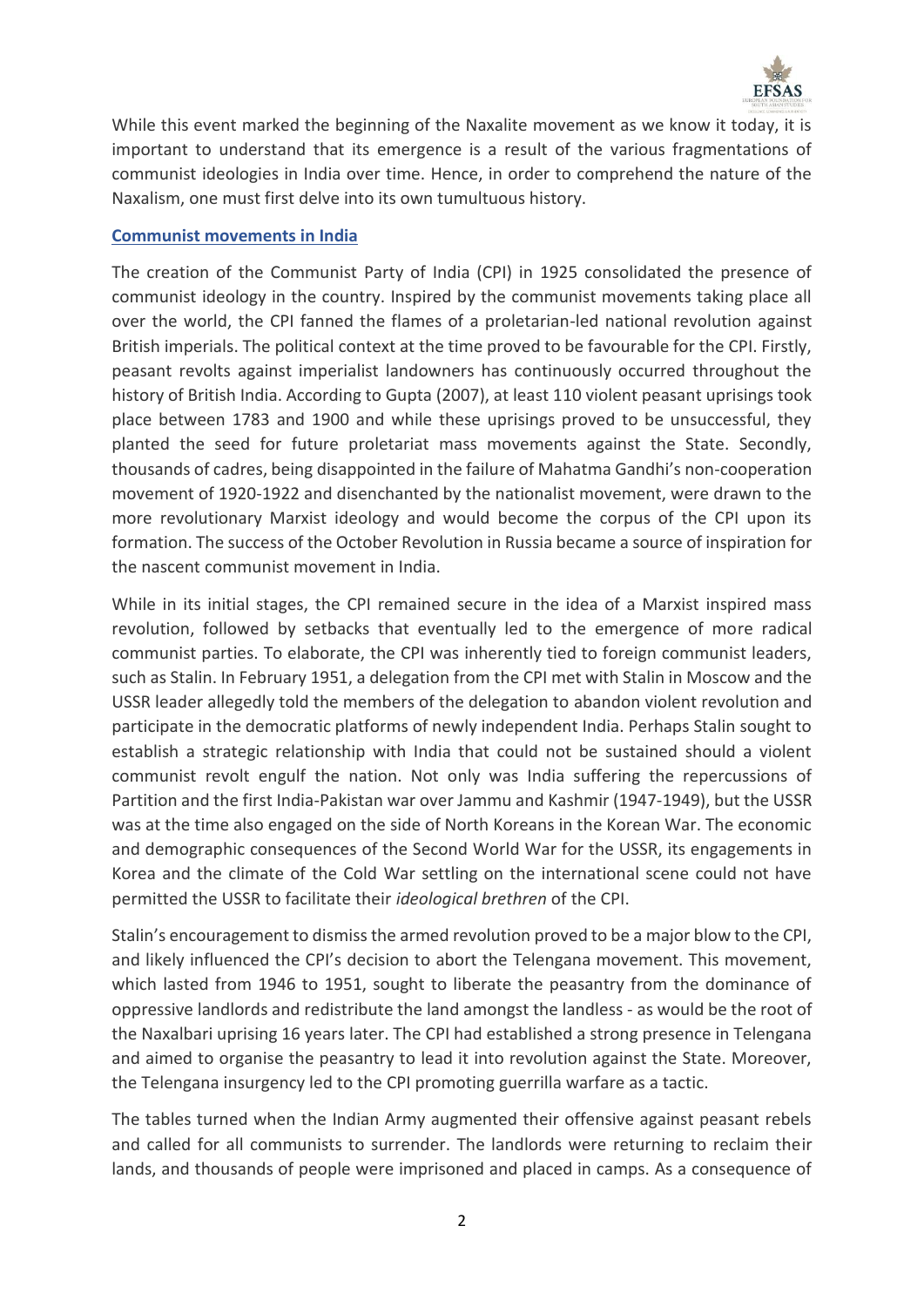

this offensive, CPI members were faced with a dilemma, as some felt the necessity to give up arms, while others believed that abandoning the struggle would discredit the CPI in the eyes of the peasantry. The leadership was hence divided; some members opted to surrender while others continued the armed struggle. However, following negotiations with the Indian National Congress, the CPI formally withdrew from the insurgency in October 1951.

# **Birth of the CPI-M**

As feared, this led to a discreditation of the CPI, which seemingly had abandoned the revolutionary ideology that had been their selling point to the proletariat. This sentiment of disillusionment in the capacities of the CPI paved the way for the creation of the Communist Party of India (Marxist) (CPI-M) at the Seventh Congress of the Communist Party of India in Calcutta in late 1964. The schism between the CPI and the CPI-M was brought about by the tensions between the two communist giants of the time - the Soviet Union and the People's Republic of China. In the 1960s, the Soviets advocated for democratic methods and diplomatic relations to spread communism, which lead the Chinese to label the Soviets as revisionists who had abandoned the revolutionary flame. While the older members of CPI stood by the USSR (as they had when Stalin advised them to make use of democratic institutions back in 1951), the younger generation (which still advocated for violent revolution) sided with the Chinese as it considered the older members traitors to the cause for having abandoned the Telangana uprising.

It was not long until the CPI-M itself was faced with yet another separation due to ideological differences. While imprisoned in the mid-1960s, a man named Charu Mazumdar wrote a set of nine essays that would serve the basis for Naxalite ideology. Mazumdar was born into a family of small landowners, but had risen in the ranks of the CPI and later the CPI-M. Frustrated by the failure of a communist takeover in India, Mazumdar turned to the example of the Chinese Communist Party. Not only did Mazumdar denounce the revisionist turn of the Soviet Union and the CPI as being the reason for the failure of communism in India, he also affirmed that the revolution in India must come from the peasants in rural areas rather than the working class - as it happened in China under the leadership of Mao Zedong.

Mazumdar's pro-China stance resonated throughout the CPI-M at a time when international politics once again played a role in the fracture of Indian communist parties. In 1965, one year after the formation of the CPI-M, India and Pakistan raised arms against each other over Jammu and Kashmir for the second time in less than 20 years. This lead to a clash between patriotism and communist ideology for the pro-China CPI-M, as Mao's government chose to side with its *'all-weather friend'*, Pakistan. Considering the deep animosity between India and Pakistan, the CPI-M condemned Beijing's choice to support Rawalpindi (Pakistan's interim capital between 1959 and 1967). However, this did not sit well with members of the party who felt that the CPI-M had betrayed the allegiance to Chinese communist ideology.

Another issue arose between the CPI-M and its more radical members when the CPI-M participated in the United Front coalition for the 1967 West Bengal Legislative Assembly Elections. The coalition won and ousted the Indian National Congress from the seat of power it had held in West Bengal since independence. However, this meant that the CPI-M was now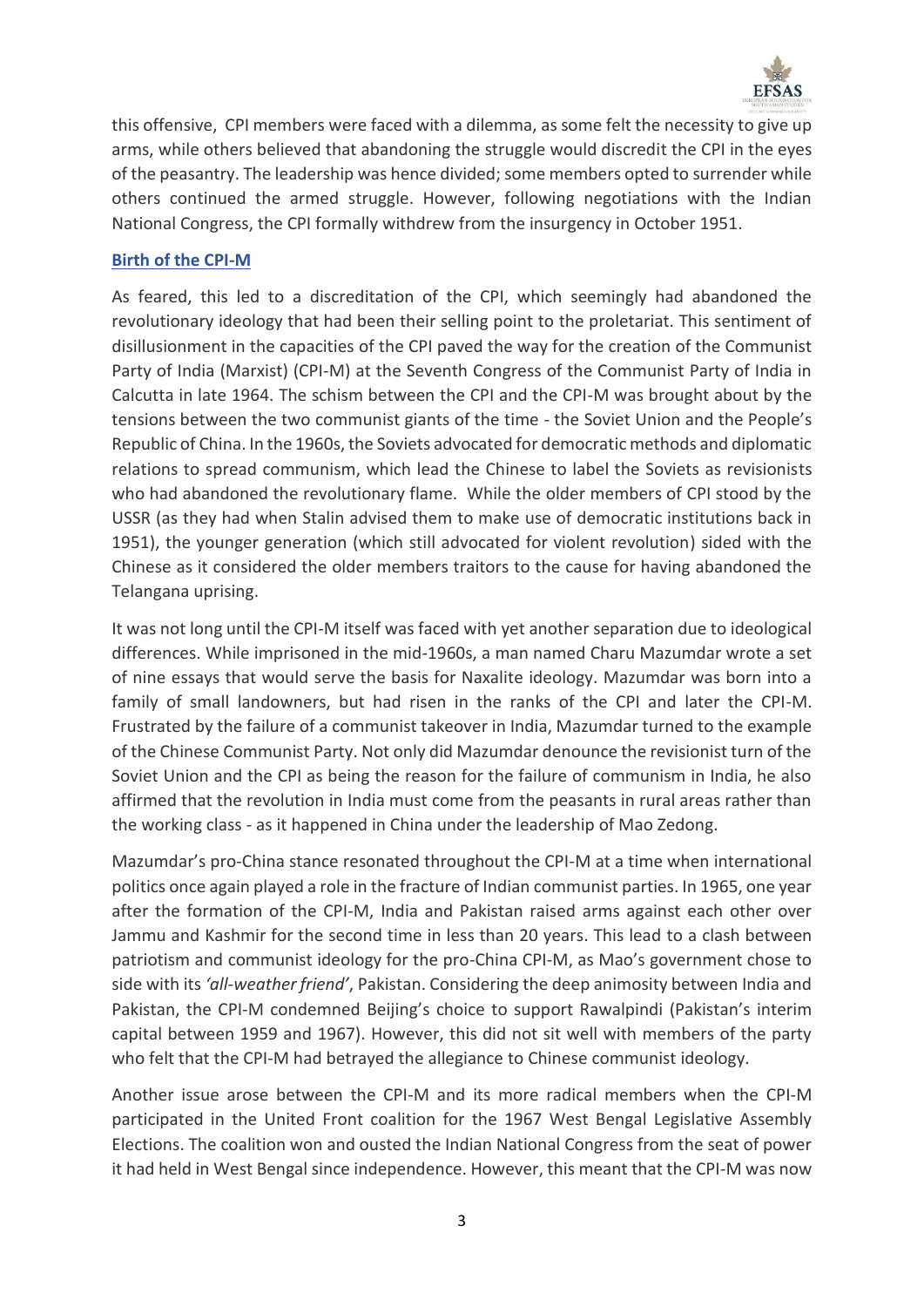

part of mainstream politics and could no longer sustain faithfulness to its revolutionary goals while swearing allegiance to the Indian Constitution. Additionally, two members of the CPI-M were given important positions in the cabinet, notably in the Home Ministry and the Ministry of Land Revenue.

At the start of the Naxalbari uprising in 1967, barely a few months after the victory of the CPI-M's coalition in the Legislative Assembly Elections, the seeds for another schism had been planted. The Naxalbari uprising was sparked by the United Front's inability to implement effective land reforms. The people involved in the Naxalbari uprising put CPI-M leaders in a very difficult situation: the communist party found itself the opponent of a communist movement.

The CPI-M had an obligation to law and order, which it carried out, however, this did not deter the movement which continued to gain momentum. In fact, at its peak in 1969, Mazumdar officially split from the CPI-M by forming the Communist Party of India- Marxist Leninist (CPI-ML). Despite the name, Mazumdar was much more inspired by Maoist ideology than Marxist or Leninist Doctrine. In fact, the slogan of the party was: *"China's Chairman is our Chairman. Chinese path is our path"*. Mazumdar and the CPI-ML sought to import a Maoist-style revolution, but the dissemination of Maoist propaganda proved to be an unattractive move on behalf of the CPI-ML, following India's defeat in the Sino-Indian War of 1962, clashing with patriotic sentiments. Moreover, the CPI-ML was not as concerned with public opinion as it should have been (and as the CPI-Maoists is now). Instead, Mazumdar was convinced the revolution would simply need a spark and the right conditions to ignite. This assumption proved to be the beginning of the end for this phase of the Naxalite insurgency. Furthermore, the situation took a turn in 1971, when the government commenced *Operation Steeplechase* and sent the army and members of the Central Reserve Police Force (CRPF) into West Bengal. The operation lasted 45 days from June to August, and ultimately crushed the Naxalite movement. Following the retaliation by State forces, the movement saw a decline in activity for the following two decades. However, the insurgency resurfaced in the 1990s, during the liberalization of the Indian economy when the government began granting licenses to private and multinational mining corporations, when splintered Naxalite groups began dialogues and negotiations to recycle the original movement, only this time in a more structured fashion. One of the most famous results of these negotiations is the merger of two of the biggest and most active Naxalite groups, the People's War Group and the Maoist Communist Center in 2004. This merger resulted in the Communist Party of India-Maoists.

As explained, the CPI and the CPI-M abandoned their armed struggle in favour of mainstream politics. However, the CPI-Maoists, which was declared a terrorist organisation under the Unlawful Activities Prevention Act in 2009, tenaciously held on to the protracted people's war, and aims to bring about a communist revolution as was seen in China in the 1930s and 1940s, while being oblivious to the fact that the political context of modern-day India cannot be compared to the civil-war inflicted China of 80 years past. Technological, social and economic advancements have changed the terrain, and hence led to evolutions in the Maoist tactics and the Indian Government's counter-insurgency policies.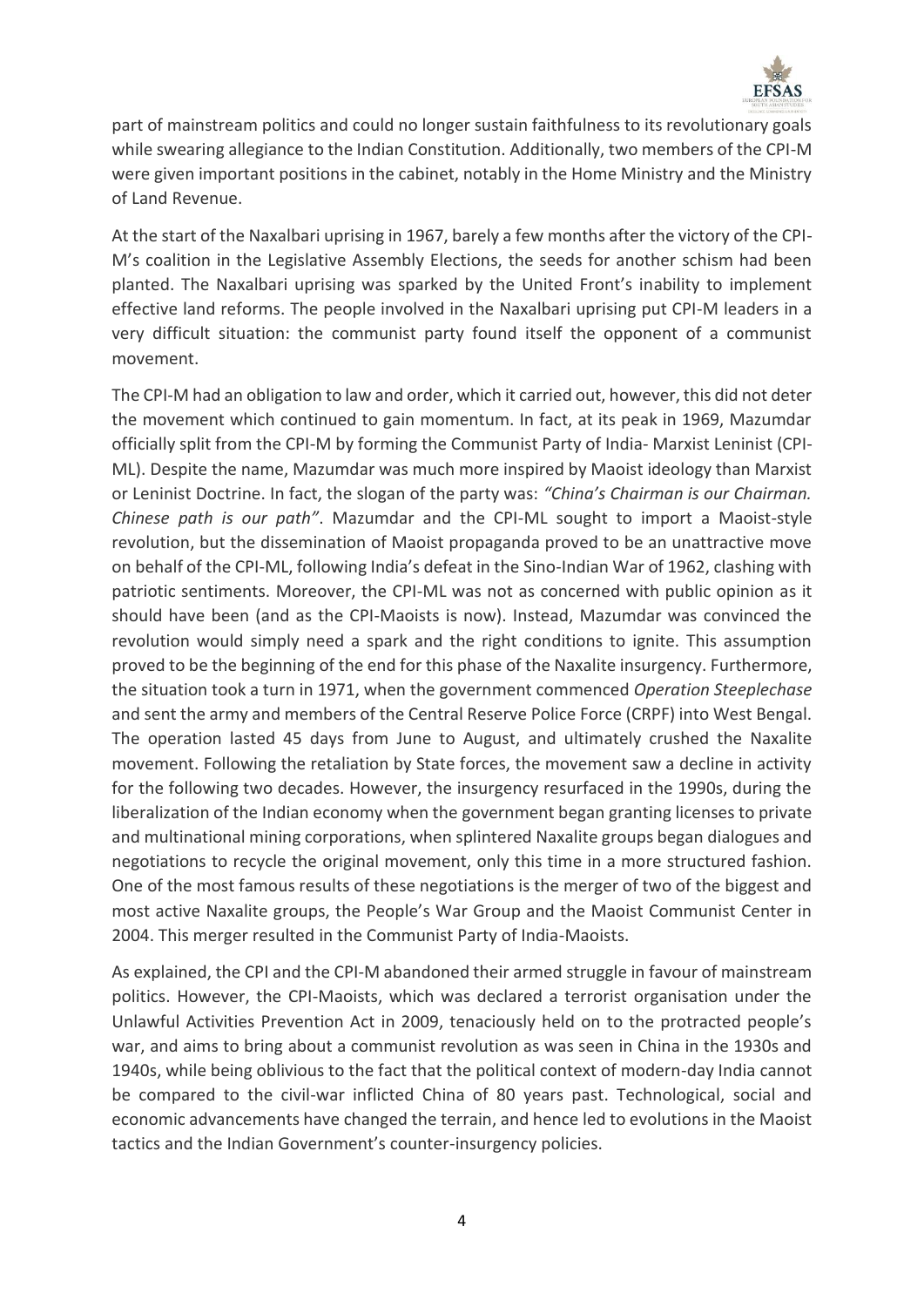

## **Modern Maoists**

The merger of the People's War Group and Maoist Communist Center in 2004 resulted in the creation of the Communist Party of India-Maoist (CPI-Maoist) and its armed wing, the People's Liberation Guerilla Army (PLGA), and an upsurge in Left Wing Extremism (LWE) related violence. While this is the biggest operating group, there are still numerous Naxalite factions active in the country's eastern states, along what has been infamously dubbed the *Red Corridor*. Some of the states in which the Maoists have a relatively strong presence include Chhattisgarh, Odisha, Jharkhand, Bihar and Andhra Pradesh, where Maoist factions control pockets of territory in underdeveloped areas that are not easily accessed.

The merger prompted an upsurge in violence in numerous Indian states, which led Dr. Manhoman Singh, the Prime Minister of India from 2004 to 2014, to declare that Naxalism was *"the single biggest security challenge ever faced by our country"*, in April 2006. In the first trimester of 2006, more than 200 people were killed in Naxalite activities. In a context where India was still battling Sikh separatist movements and Kashmir insurgency, labelling Naxalism as the biggest threat showed how seriously officials grasped the menace. At the time, Naxalites were an estimated 20,000 strong group and occupied territory in states that comprised of 20% of the country's population. Maoist factions, to this day, continue operating in India's *"Red Corridor"*, which includes central and eastern states such as Andhra Pradesh, Bihar, Chhattisgarh, Jharkhand, Madhya Pradesh, Maharashtra, Odisha, Telangana, West Bengal and Uttar Pradesh. Pockets in these states have been riddled with poverty and underdevelopment for decades, which the Naxalites seek to exploit in order to achieve their aims. The return of this insurgency forced the Indian Government to implement policies that would contain and eventually eradicate the Naxalite threat, resulting in the creation of The Left Wing Extremism Division of the Ministry of Home Affairs in October 2009 to tackle the various Naxalite factions spread throughout the country.

Around the time of its creation, the CPI-Maoists published a document titled, *'Strategy and Tactics of the Indian Revolution (STIR)'*. This document clearly outlines guidelines of political and military strategies to achieve the immediate aim of the group - the New Democratic Revolution (NDR). The NDR, in line with Mazumdar's formulation of Marxist-Leninist-Maoist thoughts, aims to overthrow *"imperialism, feudalism and comprador bureaucratic capitalism only through the Protracted People's War"*. The ultimate aim, and second phase of the revolution following the NDR, is installing communism in the country. Both these aims are formulated along the central task of the revolution, which is the seizure of power through protracted armed struggle.

As articulated in this document, both the political and military strategy of the CPI-Maoists are centred on civilian masses. The political strategy is to exploit the existing class inequalities in India to the Maoists' advantage, as unequal income distribution, socio-demographic disparity, poverty and deprivation are issues that plague the underdeveloped areas of the country. Hence, the Maoists draw on this to mobilize socially and economically marginalized populations, such as the Adivasis. The military strategy aims to create revolutionary *'base areas'* in the countryside where the State has little reach and cannot enforce the rule of law. The weakness of the State in such areas, combined with the support of alienated Adivasis,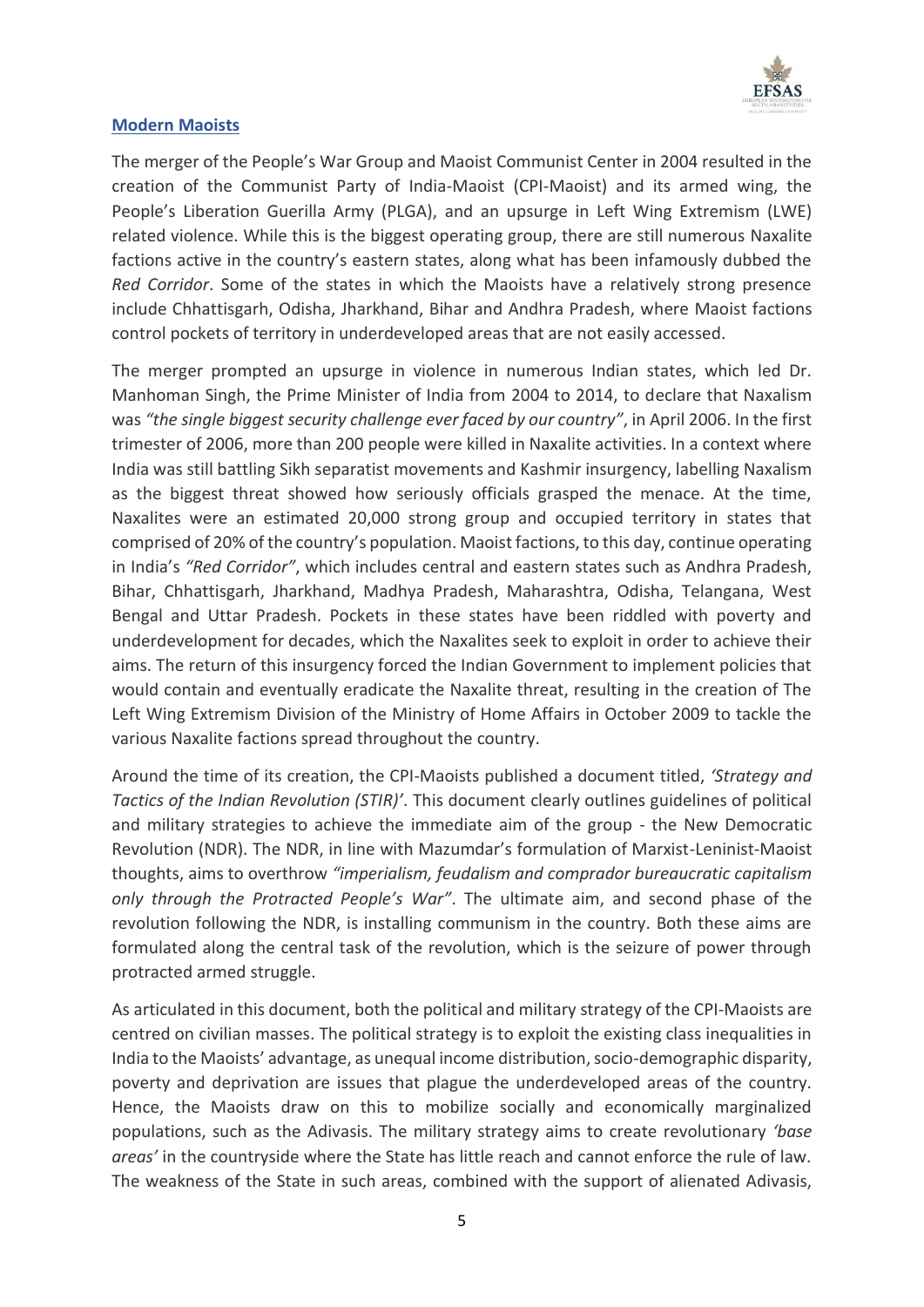

allow the Maoists to sustain their operations. Quoting the doctrine of the Maoists: *"The people are the eyes and ears of the army; they feed and keep our soldiers, It is they who help the army in sabotage and in battle. The people are the water and our army the fish"*.

From this quote, two observations can be made. Firstly, the nature of the Maoist's ideology translates into using guerrilla tactics against the State. Secondly, as the Maoists wish to use people as *"eyes and ears"*, this implies that if the Maoists are not able to mobilize them, their operations would end. It can also explain why said civilians are currently caught in a tug of war between the Maoists and the Indian government, where the State has implemented counter-insurgency strategies that involve developing tribal areas and eradicating poverty amongst tribal people. This will be discussed later on in the paper.

#### **Maoists against the State**

The Maoists' tactics against the Indian State fit well within the principles of guerrilla warfare, as mentioned above. As their base areas are distributed in dense forests and hilly territories, where the State is relatively weak, they are able to maximize the use of the terrain in their favour. This makes for a textbook example of asymmetric and unconventional warfare. The size of the Maoist army and its resources render it unlikely to succeed in a full blown confrontation with the Indian forces, and in order to avoid a repetition of the government victories that were seen in the 1970s, the Maoists have had to adapt. The STIR describes that Maoist forces should operate in small, decentralised units and gather intelligence before conducting swift ambuscades. As such, they have become highly mobile and flexible. These methods of movement render them almost undetectable by State forces, and allows them to gather intelligence through simple methods, such as scouting, spying and bribing corrupt police officials, in order to conduct effective ambushes against the Indian security forces. Some examples of such ambushes include the May 2009 attacks in the jungles of Maharashtra that killed 16 police officers and the April 2010 ambush of police reinforcement troops in Chhattisgarh. In one of the most recent attacks, on 1 May 2019 in Gadchiroli (district in the east of Maharashtra), the Maoists allegedly torched 27 vehicles belonging to a construction company and ten hours later detonated an Improvised Explosive Device (IED) that killed 15 members of the Quick Response Team (QRT) that was sent for reinforcements. According to government officials, this is a typical Maoist tactic; launching an attack in order to ambush reinforcement troops. It is also believed that swift, successive attacks are part of the Maoists' tactical offensive campaign, as it would distract police forces and divert their attention away from periodic meetings of top Maoist leaders. Aside from ambushes, Maoists have conducted prison break operations and hostage taking in exchange for the release of Maoist prisoners.

The deadliest Maoist attacks almost exclusively target State forces (such as police and paramilitary forces). This not only undermines State authorities in the eyes of the local population, because they are perceived as unable to defend themselves against Maoists, but it also discourages police officers from operating effectively for fear of ambushes. It could also discourage people from joining police forces in districts with a high Maoist presence, hence depleting the State of potential personnel. However, civilians have paid the price; between 1980 and 2015, the Naxalite insurgency caused 20,012 casualties; of these, 4,761 are Naxalites, 3,105 are members of the security forces, and 12,146 are civilians. Moreover, a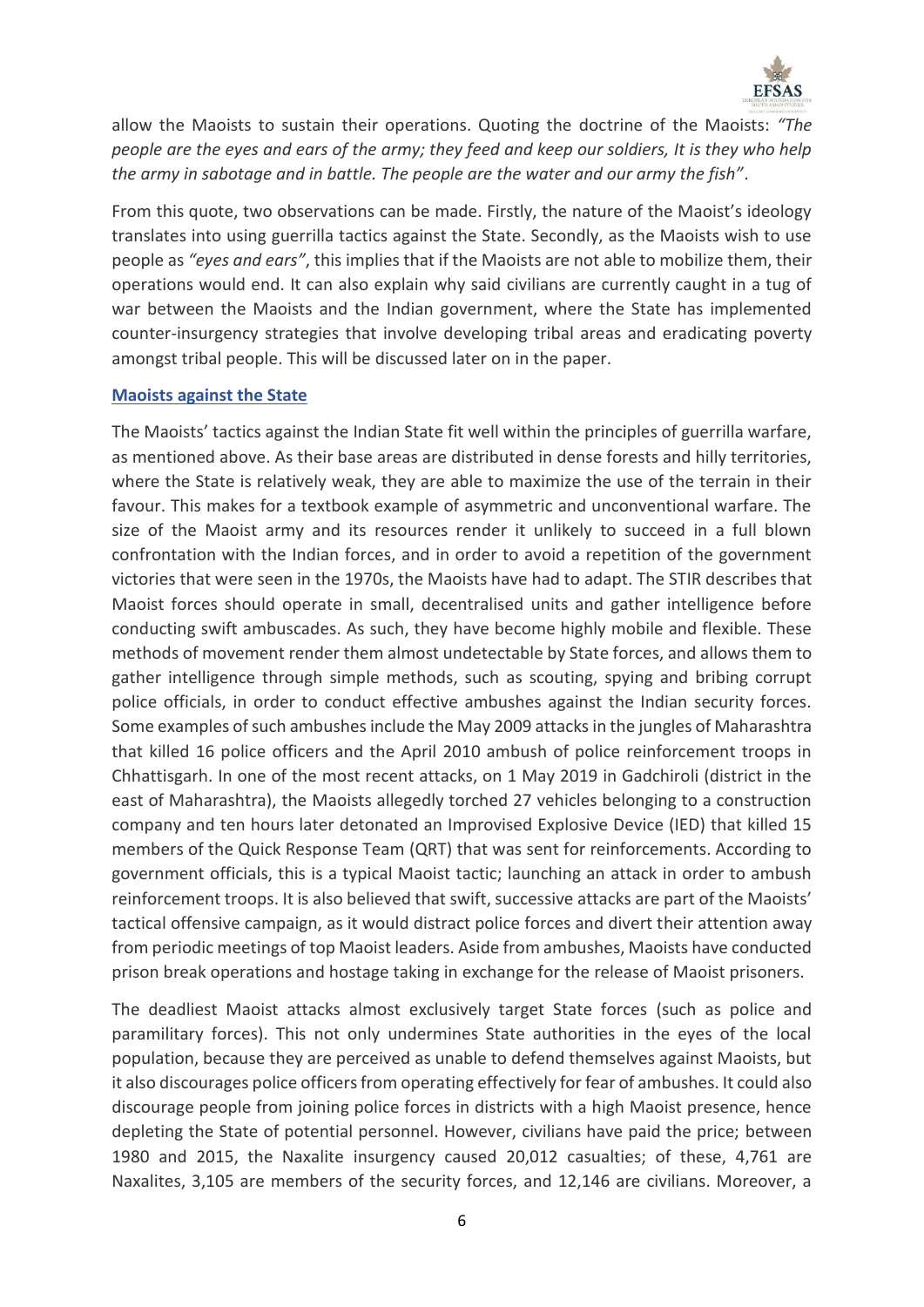

report published by the Indian Home Ministry in 2019 demonstrated that, since 2010, an average of 417 civilians have been killed annually in approximately 1,200 incidents of violence perpetrated by Maoists.

The report also highlighted the reduction of Maoist related violent incidents in the last five years (a decrease of 26.7% from 2013 to 2018), due to the Maoists losing ground to the Indian forces. Furthermore, it states that: *"The development outreach by the Government of India has seen an increasingly large number of LWE cadres shunning the path of violence and returning to the mainstream"*.

While this is positive news for India's counterinsurgency efforts, the Maoists' loss of ground coincides with an increase of executions of civilians by Maoists. Individuals are often branded as police informers by Maoists, and are executed for supposedly conspiring with the State. Using civilians as scapegoats for their decreasing hold in the *Red Corridor* territory creates an environment of terror for those living in Naxalite areas, and deters them from any attempts to collaborate with the police. Out of the 109 civilian casualties in Naxalite-related incidents in 2018, 61 were executed. From January to June 2019, out of the 37 civilian casualties, 22 were executed for being *"police informants"*. This goes to show that civilians pay the highest price in the Naxalite insurgency, and that the Maoists have turned their terror tactics against the very people they claim to be fighting a so-called revolution for. This brings into question the durability of the CPI-Maoists and other Naxalite groups that resort to these tactics. As they increase violence against their very own support base, they stray from their original ideology and civilians earlier loyal to their cause become disenchanted with Maoist ideology. It is also highly likely that civilians are coerced into providing shelter, food and support out of fear for the Maoists and their anti-people tactics.

## **Funding**

There is little concrete evidence that would suggest a steady flow of external funding for the CPI-Maoists. Rather, as outlined in the document *'Our Financial Policy'* adopted at the CPI-Maoists' 9th Unity Congress in 2007, the sources of funding come from membership fees and contributions, extortion and confiscation of wealth and income of the enemy and *'revolutionary taxes'*. These funds aim to cater to three main economic needs: war expenditures, propaganda and the people. As such, the Maoists have established an elaborate and strict tax collection system. However, extortion and racketeering conducted by the Maoists does not only affect individuals, who could see their property burnt or even lose their lives over refusing to contribute to the cause, but also corporations. Evidence suggests that some businesses operating in Maoist areas pay a tax in order to avoid attacks. This method of extortion highlights hypocrisy on behalf of the Maoists, and also causes a risk to these companies as they could be prosecuted for terror financing.

Recently, some reports have also emerged linking Naxalites to organised crime. For the insurgents to sustain their activities in the face of India's increased counter-insurgency tactics, it would make sense that the Maoists have had have to evolve and orientate itself towards deeper organised crime networks. In 2018, Indian police seized an amount of crude heroin equivalent to 700 million Rupees (approximately 8,8 million Euros) from Naxal areas. Officials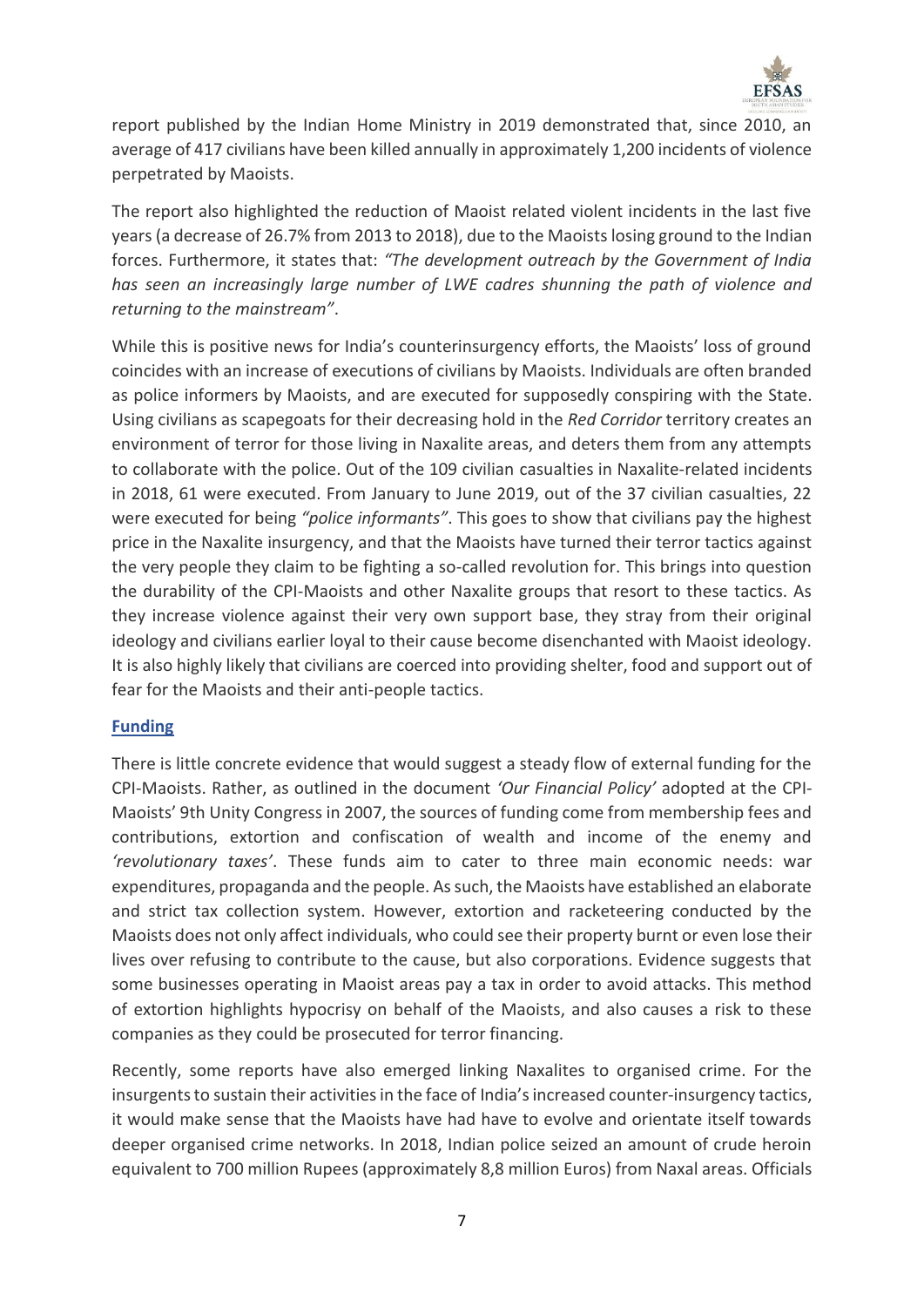

speculated that following the crackdown of cross-border drug cartels along the Afghan-Pakistan trafficking route, Naxalites had seized the opportunity to merge into the drug trafficking network. While India's license to cultivate opium for pharmaceutical purposes is officially recognised by the United Nations' International Narcotics Control Board, the growing international market for heroin has turned Jharkhand into a major hub for illegal opium cultivation. Jarkhand is one of the Indian states heavily affected by the Maoist insurgency and the Maoists have been using opium cultivation as a source of revenue since 2007. Moreover, Maoists have been known to entail villagers in opium production by providing them with seeds, start-up money and a reward of 10,000 Indian Rupees (approximately 130 Euros) per kilogram of opium. In return for opium farming, these villagers gain protection from the Maoists, who claim a large share of the profits (a kilogram of opium could sell for up to 450 euros in Mumbai). By involving these isolated citizens in this illicit production system, Maoists further marginalize them from the State. This tactic could be a way to secure the loyalty of people living in Naxalite-controlled areas and remove options of legitimate sources of revenue for the population. Hypothetically, a farmer may see more benefits in cultivating illegal opium for Maoists for profit and protection than turning towards established government development programs such as the NREGA, which would mean losing the protection of the Maoists. One of the worst case scenarios would be being branded as a police informant, which is used as an excuse by Maoists to carry out executions of civilians. In order to root out this method of funding and counter the incentive to work with Maoists, the Jharkhand State government, which destroys thousands of poppy fields each year, has started to promote the cultivation of profitable medicinal plants.

Aside from the opium trade, it is suspected that Naxalites are also profiting from harvesting and trafficking cannabis from Orissa, parts of which are under Maoist control, to other parts of the country and the region. Cannabis is one of the most used drugs in South Asia, and in 2017 the Indian government seized 352 tonnes of trafficked cannabis. In 2010, the Bengaluru police stumbled across plans to arrange a meeting between Chhota Shakeel's men and Naxalite leaders. Chhota Shakeel is an Indian crime boss, and a high ranking member of the D-Company, Dawood Ibrahim's notorious organised crime gang. The D-Company has ties to the Pakistani spy agency, Inter-Services Intelligence (ISI), and a Naxalite-D-Company partnership could be encouraged by the ISI in order to prolong the insurgency, hence engaging in yet another proxy war. While the plot was foiled and five people were arrested, the establishment of an ISI-Naxalite link is one that has consistently troubled the Indian authorities. Nearly 500 Maoists have allegedly undergone training with the Student Islamic Movement of India (SIMI), a banned organisation with ties to the ISI, in 2008. Two years later, members of the notorious ISI-backed Lashkar-e-Taiba (LeT) reportedly met with Naxalite leaders.

The Naxalites have been known to seek the support of other insurgent groups in order to sustain their operations. Carrying out a *"protracted people's war"* requires funds and resources such as weapons and ammunitions, and the Naxalite cannot entirely rely on *"donations", "revolutionary taxes*" and looting police outposts. As the ISI has traditionally kept a keen interest in subversive movements in India, and the Naxalites are in need of external support, such an alliance could lead to an escalation of LWE in India.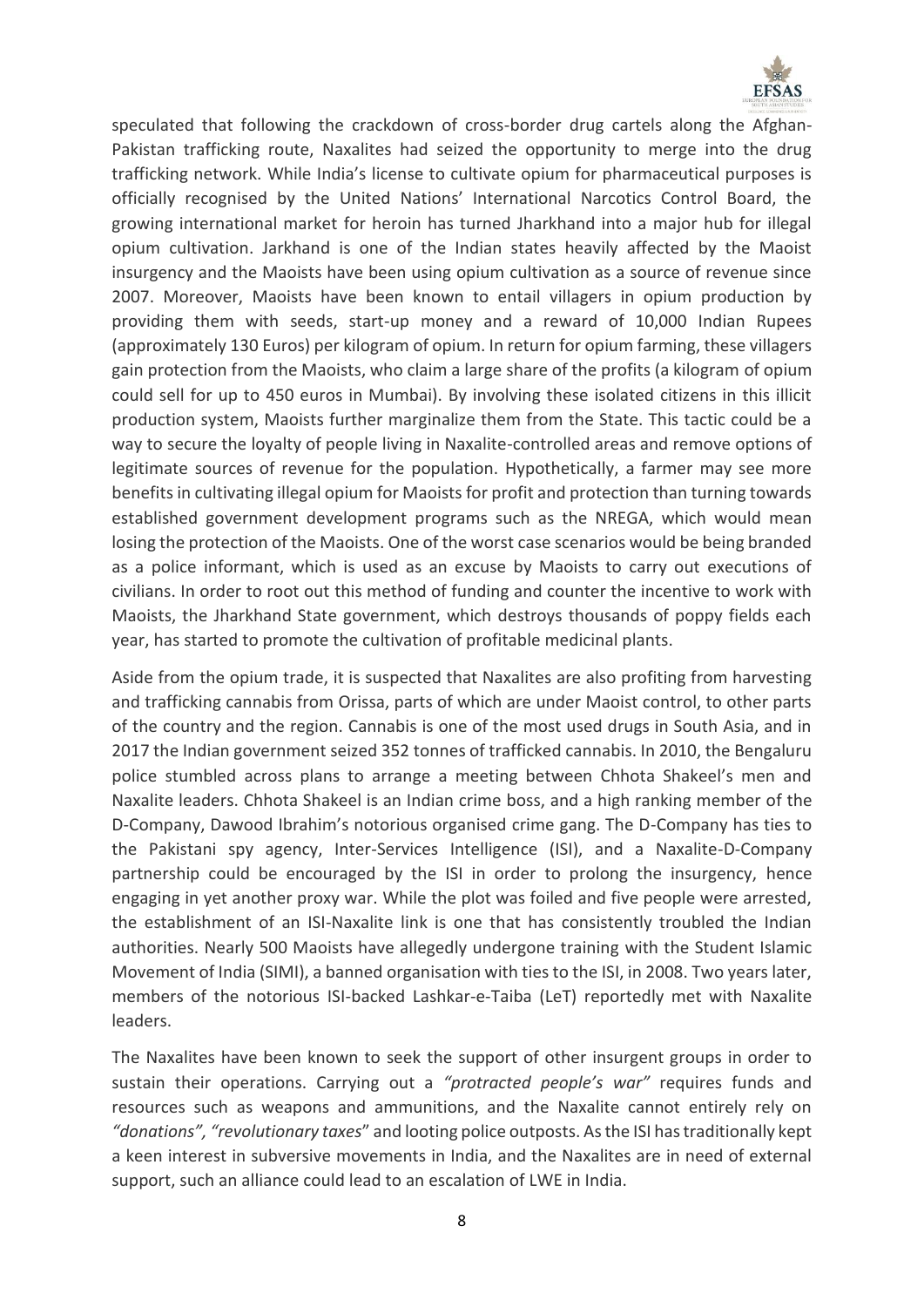

## **Ties to other groups**

In the mid-2000s, the Maoists were believed to have received logistical support and training from the Liberation Tigers of Tamil Eelam (LTTE). This transfer of knowledge was a source of worry for the Indian government, as the LTTE was notorious for their expertise in explosives and suicide bombings. As the use of IEDs, landmines and bombs by Maoists is recurrent, it is suspected that a LTTE-Maoist alliance was at some point in time established, where LTTE expertise in weaponry was exchanged for safe haven from Naxalites. It is also believed that the Maoists in India had links to the Communist Party of Nepal-Maoists (CPN-Maoists). While one government official stated in 2009 that this link was mainly ideological, joint operations and trainings between the CPI-Maoists and the CPN-M have been reported, according to the Uppsala Conflict Data Program. Furthermore, the Indian Maoists have been able to procure arms from China through the Nepalese Maoists.

Moreover, the CPI-Maoist is a member of the Coordination Committee of Maoist Parties and Organisations of South Asia (CCOMPOSA), an umbrella organisation that serves as a discussion platform for Maoist parties in the subcontinent, and it is believed to have mainly provided moral support in the past. According to a report published by the US-based think tank Stratfor in 2010, the Maoists mainly sustain their weapons stock through raids on police outposts, theft from businesses operating in areas under their control, local makeshift arms factories and procuring foreign weapons from external militant groups operating within India and/or neighbouring countries. This last point is of serious concern for the Indian government, as Maoists have allegedly sought the support of their *comrades* in insurgency in Assam and Jammu & Kashmir to accomplish the goal of overthrowing the central Indian government. This nexus suggests that the CPI-Maoists support their so-called right to self-determination, yet it seems to contradict its own objective of installing a communist regime in the whole country.

Such ties between anti-India armed groups could further challenge the State's capacity of efficiently combating these insurgencies. The same Stratfor report mentions that the Indian government accuses the United Liberated Front of Assam (ULFA) of working with the Naxalites to smuggle drugs and counterfeit money along the Indian-Bangladeshi border, in exchange for weapons and explosives from the ISI. Another Bengali connection is Sailen Sarkar, a member of the communist party of Bangladesh. Sakar was accused of training Naxalites in ISI sponsored camps in Bangladesh, and of participating in organised crime activities alongside the Maoists and the ULFA.

In these operations, the ISI seems to act as a third party, because of which establishing a direct link between the ISI and the Naxalites becomes difficult. However, the ISI's long-lasting policy of providing support to anti-India insurgent groups should not be overlooked, especially when the Naxalites are moving towards establishing business relations with underground criminal networks based in Pakistan.

# **The tug of war for civilian support**

In his 2013 book, '*Invisible Armies: An Epic History of Guerrilla Warfare from Ancient Times to the Present'*, Max Boot, an American military historian, describes the conditions through which guerrilla warfare can succeed. His work retains 12 lessons from the history of guerrilla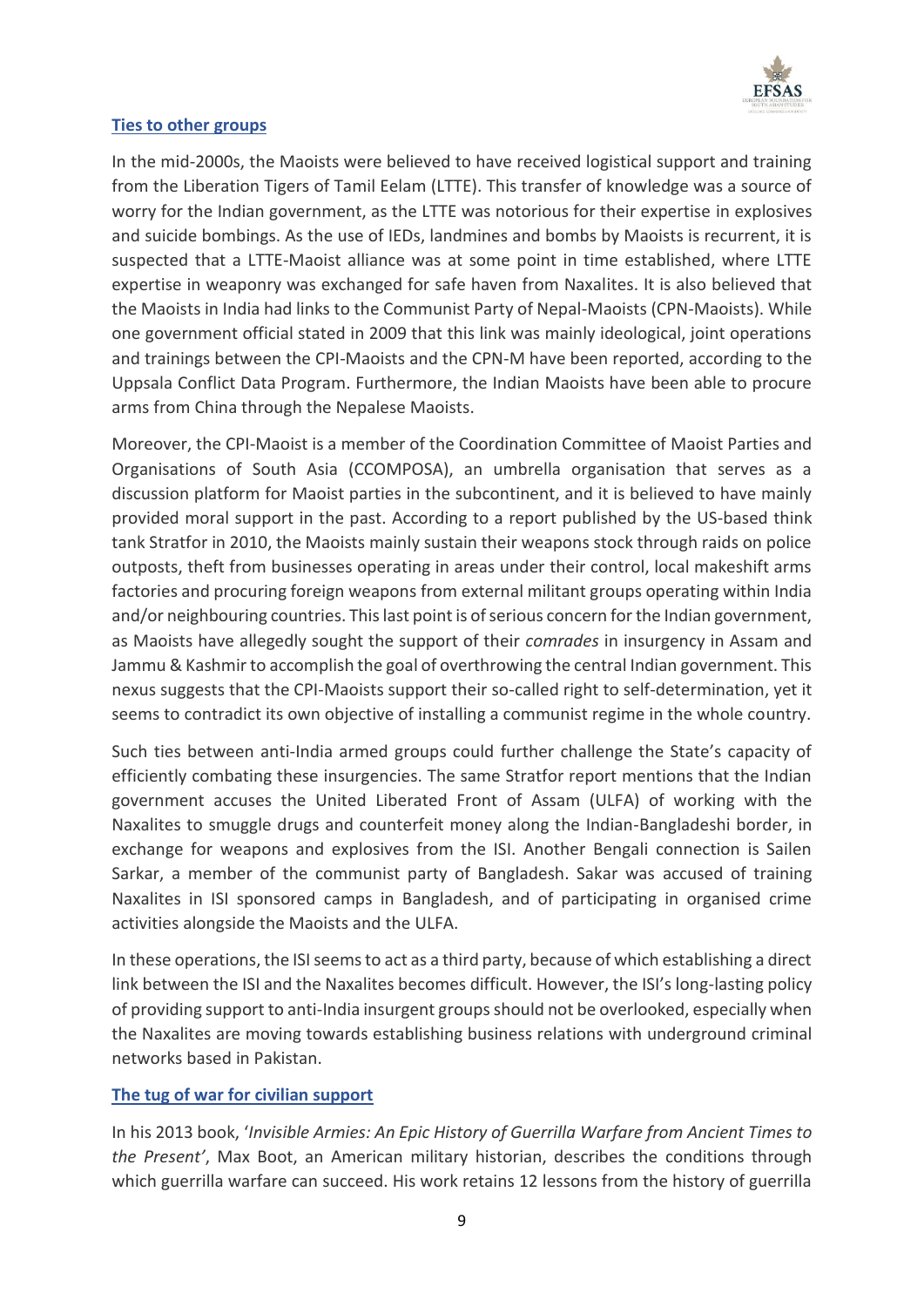

warfare, two of which can be directly applied to the Naxalite insurgency in India. Firstly, he notes that in the past 200 years, public opinion has made an impact on the effectiveness of guerrilla warfare. This explains why the CPI-Maoists are adamant on providing welfare services to the population and continue conducting active propaganda against the State. Building upon the *injustice-narrative*, they can rally people to their cause. By providing services to marginalised people, they attempt to establish some form of legitimacy. The second lesson that can be applied to the Indian context is that population-centric counterinsurgency policies are often effective; however these have brought about their own share of crimes and human rights violations.

These lessons share one point in common: the population. From this, one could draw the conclusion that the population is the key to success, for both the State and insurgents. Considering that both the Indian government and the CPI Maoists have incorporated population-centric strategies, it would seem that both parties have taken the primordial importance of public opinion and support into account.

According to the Left Wing Extremism Division, the *"Government's approach is to deal with*  Left Wing Extremism in a holistic manner, in the areas of security, development, ensuring *rights and entitlements of local communities, improvement in governance and public perception management".* An integrated method has been adopted in order to accomplish this, as the government first aims to retake the territory held by Naxalites and hold it securely, and re-establish relations with the local population before carrying out development projects. Furthermore, in order to counter the *"land-grabbing"* narrative of the Maoists, the government has adopted laws that aim to decrease poverty rates and reform land acquisition. As such, the National Rural Employment Guarantee Act (NREGA) of 2005 (one of the largest poverty-eradication programs in the world), provides a legal guarantee of 100 days of publicsector employment to rural households, in order to decrease the urban/rural disparities and to reduce recruitment opportunities for Maoists as rural populations would have less incentive to join. However, a study conducted by Khanna and Zimmermann (2017) showed that the implementation of this scheme led to an increase in violence, police-initiated attacks and insurgent violence on civilians. Similarly to this, the 2009 Integrated Action Plan (IAP), which provided funds for focused development projects in areas with high intensity of Maoist violence, saw an expected backlash. While early successes were recorded as the number of attacks decreased, the Maoists have called this as a government tactic that disfavours tribal populations and rural areas while conducting sporadic attacks on infrastructure and development contractors as to deter businesses from accepting contracts in these areas. Officials in Jharkhand have attributed the number of attacks on infrastructure as a result of poor implementation of the IAP. Maoists have also blown up mobile towers as these facilitate communication between State authorities and allows them to track the Naxalites.

In regards to the prevention of land acquisition mentioned above, the government implemented the Right to Fair Compensation and Transparency in Land Acquisition, Rehabilitation and Resettlement Act in 2013 and the Forest Rights Act of 2006. While on paper, the laws aim to provide security against forcible land acquisition and allow indigenous tribes to live in forest areas, an estimated 10 million Adivasis have been displaced due to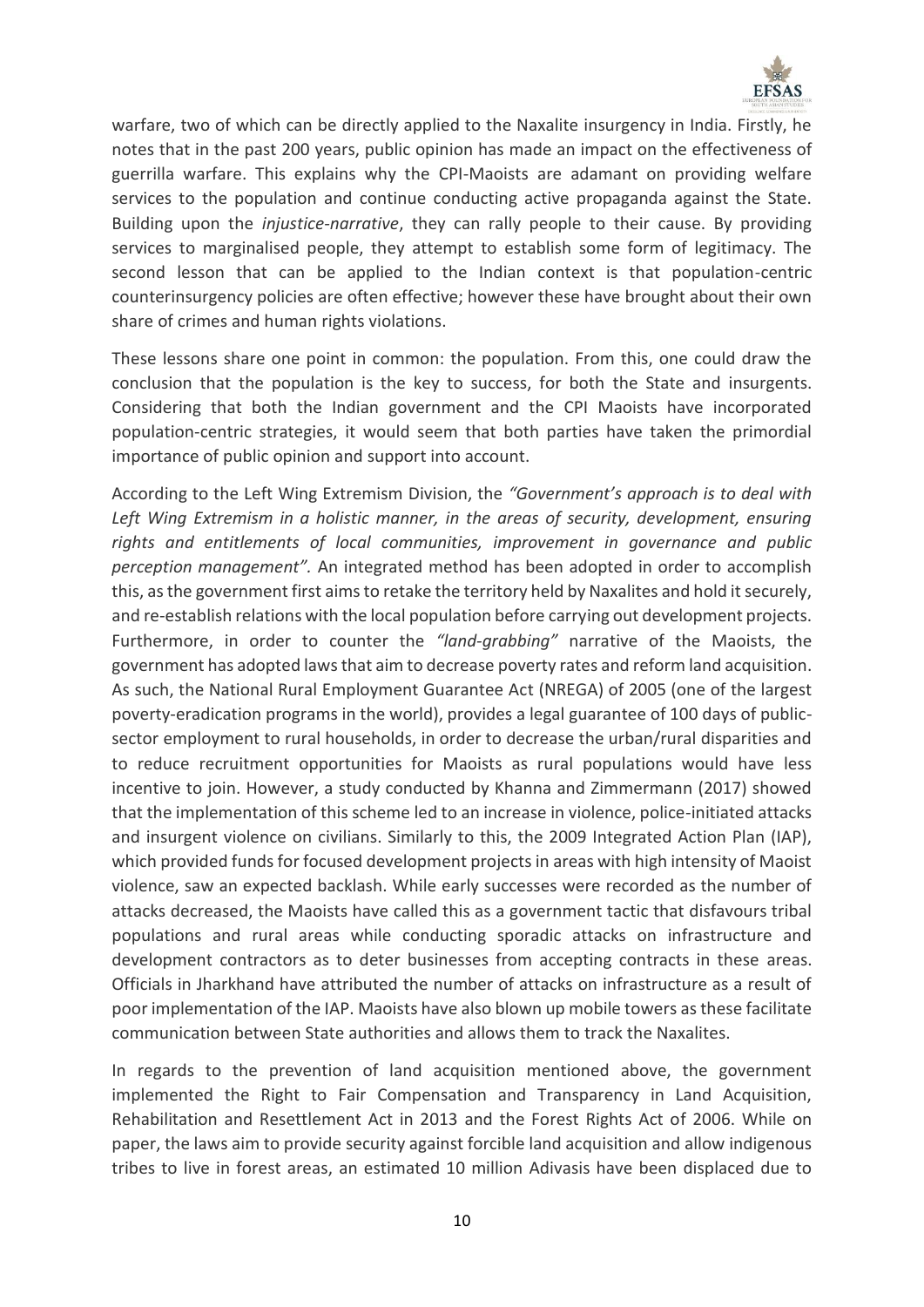

development projects. This challenges the government's aim to re-establish ties with populations who work with and support the Naxalites. Indeed, the deeply rooted mistrust of authorities has to be overcome, which explains why the Indian government has included *"public perception management"* in its approach.

Aside from improving public perception, the government has included development strategies in the implementation of its counter-insurgency policies. However, this could prove to be a double-edged sword. The rural population is marginalised and this is partly due to a lack of integrated connectivity infrastructure, such as roads and highways, and facilities, such as schools and hospitals. As the government seeks to undertake development projects to improve the living conditions of rural populations, it can also backfire as the Naxalites can concrete the narrative that the government wants to expel populations from their ancestral lands to develop these infrastructure projects to its own '*capitalist'* ends. However, as seen above, insurgents have continuously discouraged civilians from engaging with authorities and have resorted to executions of so-called police informants, hence installing fear. Yet, by destroying development and infrastructure programs initiated by the State, and claiming to solve the issue of marginalised, rural populations, the Maoists are further marginalising these populations. Moreover, they are cutting off any possibility of alternative options, meaning that civilians are forced to turn to Maoists for governance issues (such as dispute resolution, jobs, welfare etc.). The notion that Maoists are only able to depend on the loyalties of rural populations out of installed fear, rather than commitment to the ideology, is therefore proven to be a correct one.

While the Maoists have committed gross human rights violations against the people they swore to protect from the *"feudal", "imperialist"* and *"capitalist"* Indian State, the state authorities have also been accused of crimes against civilians since the beginning of *Operation Greenhunt*. This operation, as dubbed by the Indian media, began in 2009 when the Indian government sent out troops and formed paramilitary groups such as the Salwa Judum. Due to the guerrilla tactics employed by the insurgents, distinguishing between civilian and Maoist can often be difficult. Some raids on Maoist controlled areas have resulted in extrajudicial killings and executions, thus adding to the mistrust of authorities. One such case is the alleged 2012 killing of 17 Adivasis, including 7 children, by the CRPF who claimed these villagers were Maoists. In 2017, a judicial inquiry found this claim to be untrue, the killing unprovoked and hence extra-judicial. However, the government has yet to take action against the perpetrators.

## **Conclusion**

Seizing land from oppressors and redistributing it amongst the peasants has been the aim of the Naxalites since its creation. Today, they are no longer fighting against imperialist landlords but the State and its development industries. Hence, India's advancement as a world power, and its integrity, remains challenged by the Naxalite insurgency. By attacking development and infrastructure projects, Naxalites directly impede the development of India's economy, while themselves perpetuating the cycle of poverty and marginalisation of rural populations. As such, the Indian government has had to adapt to this unconventional warfare. While their counter-insurgency has shown successes, they have also led to human rights violations.